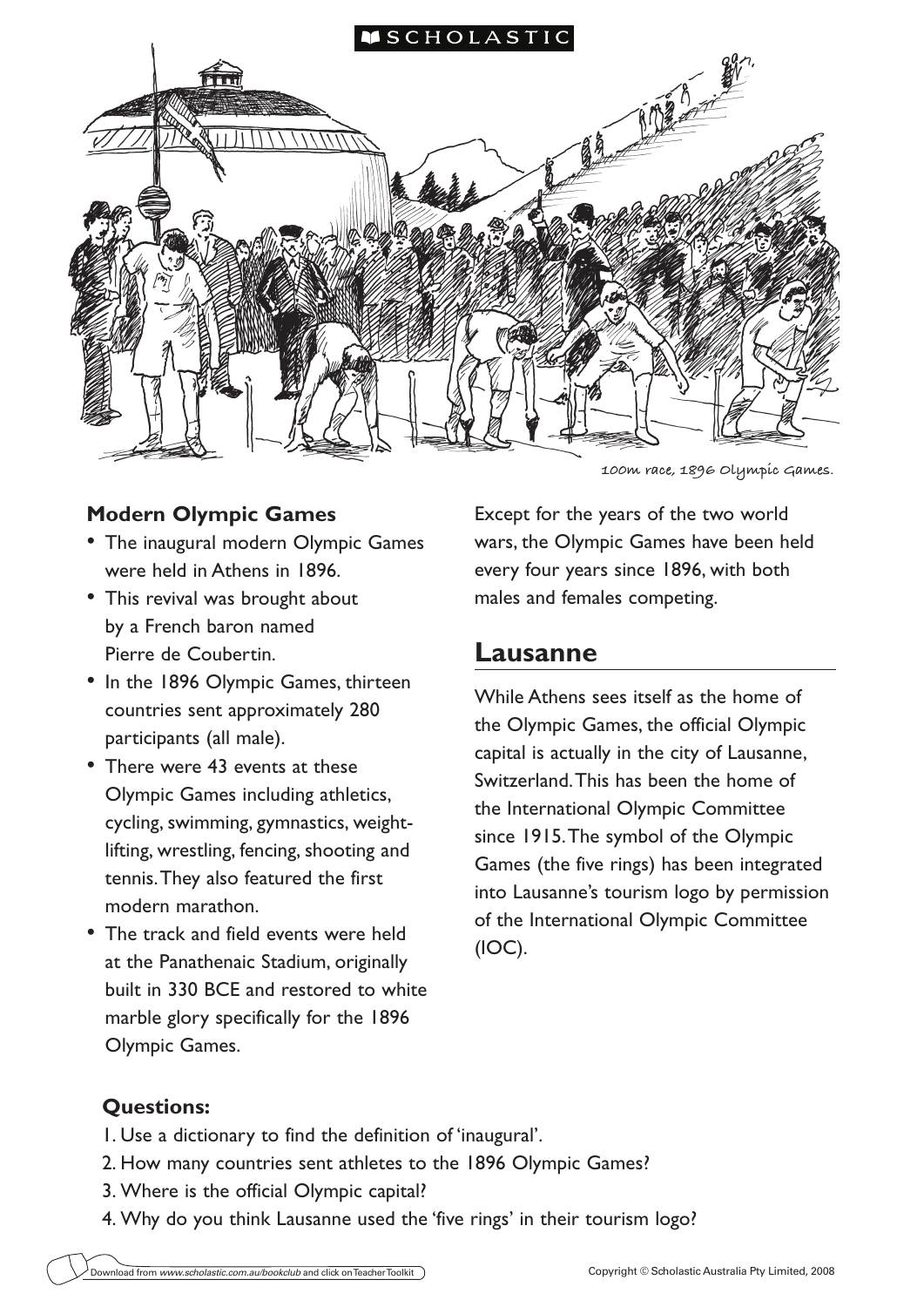## **SCHOLASTIC**

**Name: \_\_\_\_\_\_\_\_\_\_\_\_\_\_\_\_\_\_\_\_\_\_\_\_\_\_\_\_\_\_\_\_\_\_\_\_\_\_\_\_\_Date:** \_\_\_\_\_\_\_\_\_\_\_\_\_\_\_\_\_\_\_\_\_

# Colour in the Olympic flag

**Draw and colour the Olympic flag.**

| <b>True or false?</b>                                                                                 | <b>TRUE</b> | <b>FALSE</b> |
|-------------------------------------------------------------------------------------------------------|-------------|--------------|
| <b>1</b> The Olympic flag has a blue background.                                                      |             |              |
| <b>2</b> The five rings represent the five continents of<br>the world.                                |             |              |
| <b>3</b> The six colours of the flag are those that<br>appear on all the national flags of the world. |             |              |
| 4 Each colour represents a continent.                                                                 |             |              |
| $\overline{5}$ The flag must fly at the stadium for the<br>duration of the Olympic Games.             |             |              |
| $\boldsymbol{6}$ The mayor of the host city passes the flag to<br>the mayor of the next host city.    |             |              |
| The first president of the IOC, Baron Pierre de<br>Coubertin of France, designed the flag.            |             |              |
| <b>8</b> The lowering of the flag signals the end of the<br>Olympic Games.                            |             |              |